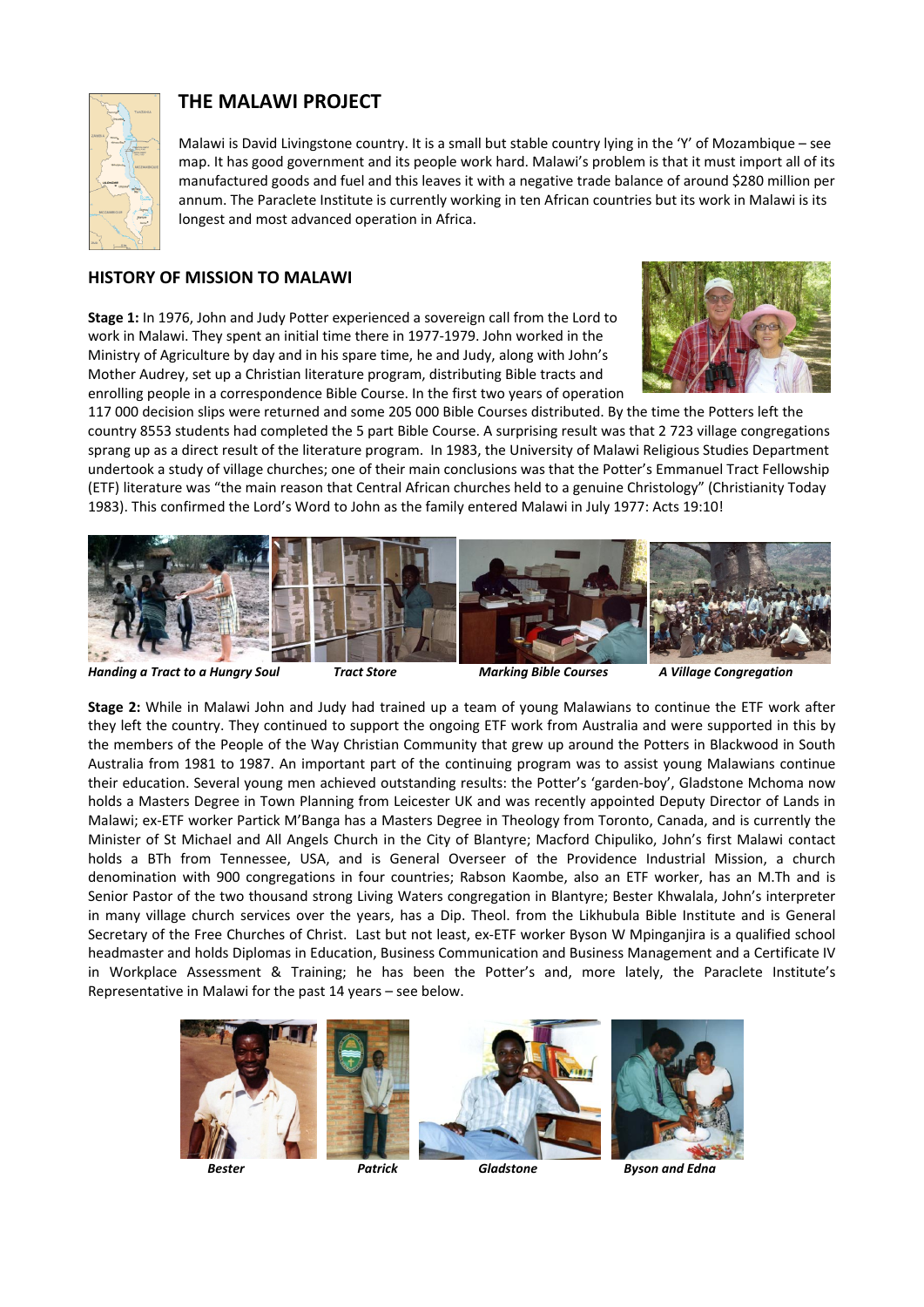**Stage 3:** In 1996 Byson Mpinganjira advised that there was an opportunity and need to set up an education and training facility in Malawi. The Institute assisted Mr Mpinganjira obtain AusAID funding for the development of an Education & Training Centre at Sadzi just south of Zomba. This facility has been developed under the auspices and oversight of the Emmanuel Tract Fellowship Trustees ‐ all Malawians since 1989. Over the past ten years the centre has run a Secondary School and graduated a considerable number of people in Basic Computing, Office Practice and Tailoring. Paraclete (Australia) has provided certification for these training initiatives. Significantly, 95% of graduates have found employment after training – quite an achievement in a country with 87% unemployment!



*Sadzi Centre Computer Trainee Graduating Class – Tailoring Secondary Schooling for Teen‐Orphans*

**Stage 4:** For some time, the Institute has been looking for a way to render its Malawi initiatives self‐funding. In August 2010, John Potter and John Coverdale (Portland Vic.) visited Malawi to plan a way forward. They found that there was a significant opportunity to develop food production in flat irrigable land around Lake Malawi\*, but start‐up costs would be high at around \$5 million. They also found that Malawi had 75 000 ha of mature pine plantations that could be harvested and sold into international markets at a good profit. Start-up costs for setting up a milling operation were relatively low at **\$250 000** and returns high. The Institute's Executive Committee decided to investigate this opportunity further. Subsequent visits were made to Malawi in October 2010 and February 2011. In April 2011 a Memorandum of Understanding was signed with the Malawi Government for the setting up of a training program in timber milling in the Zomba Mountain Timber Plantation. It was agreed that the Institute could sell the timber produced in the training program **provided that** the Institute registered as a Non‐Government Agency in Malawi. (It is against Government policy to allow an off shore entity to sell national assets). This registration was achieved in March 2013 and everything is now in place to proceed with the training exercise. Paraclete (Australia) has undertaken to provide start-up services in course development and accreditation and in training of trainers in timber milling, kiln drying and packaging for international markets. It remains only to raise the necessary start-up capital for the basic equipment required for the project.





With Dr Chilma and Dr Chanyenga, Subh Coverdale in Zomba Forest  *Director Forestry, Lilongwe Forestry Research Institute, Zomba* 



The Trustees of the Paraclete Institute in Malawi are Andrew Kacheyo, (Chairman), Byson Mpinganjira (Secretary and Executive Director), Dr Tembo Chanyenga, (see photo below), John Potter (Australia) and Tim Potter (RSA).





*\*Lake Malawi is 500km long, up to 80km wide and has a mean depth of 600m. It holds 15 million giga‐litres of fresh water you can drink; this is equivalent to 625 Murray Darling Basins*!